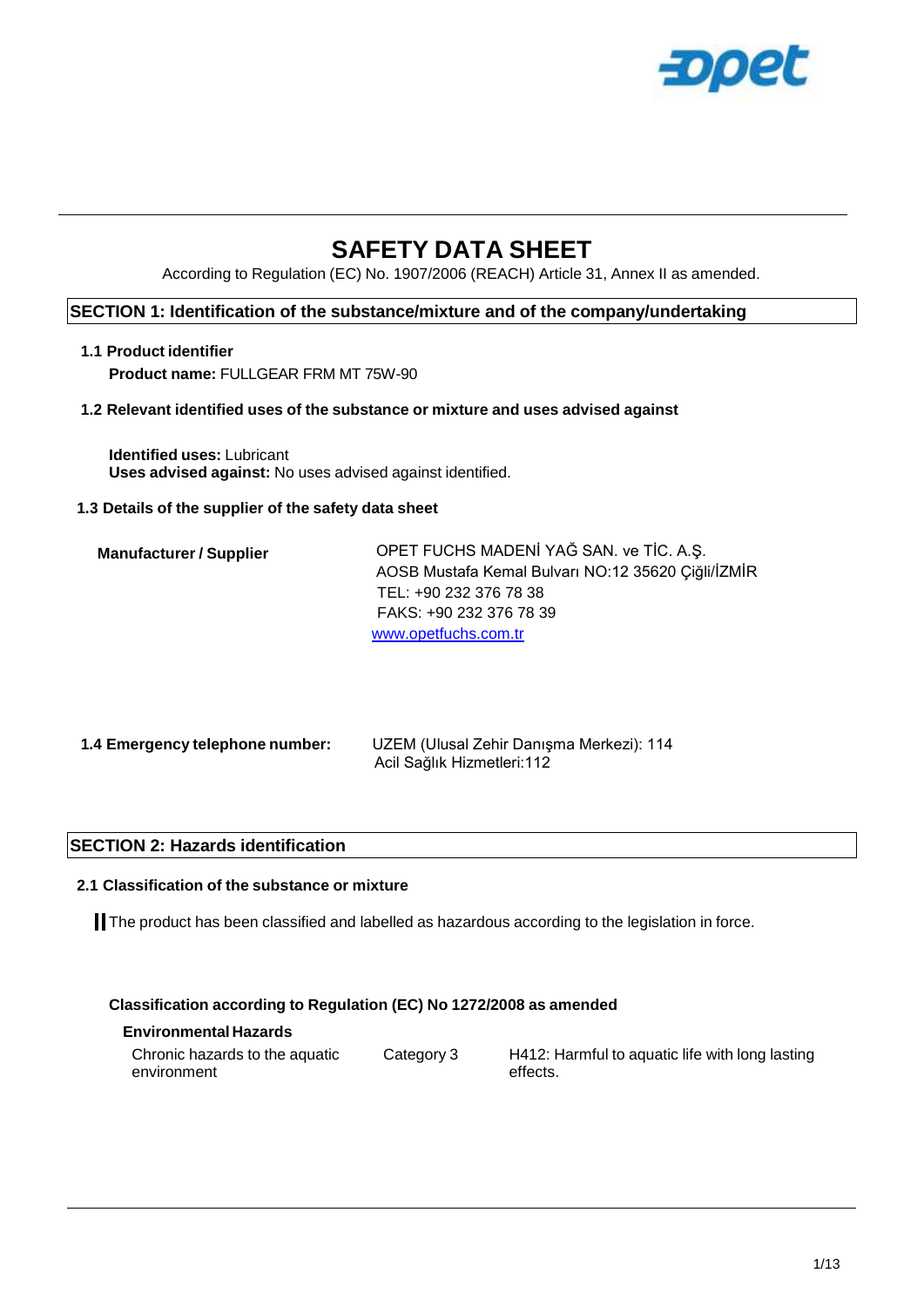

| <b>Hazard summary</b><br><b>Physical Hazards:</b> | No data available. |
|---------------------------------------------------|--------------------|
|                                                   |                    |

#### **2.2 Label Elements**

| Hazard Statement(s):                  | H412: Harmful to aquatic life with long lasting effects.                                                                                            |
|---------------------------------------|-----------------------------------------------------------------------------------------------------------------------------------------------------|
| <b>Precautionary Statement</b>        |                                                                                                                                                     |
| <b>I</b> Prevention:                  | P273: Avoid release to the environment.                                                                                                             |
| <b>Supplemental label information</b> | EUH208: Contains Alkyl amine, long chain, Alkyldithiothiadiazol, long chain.<br>May produce an allergic reaction.                                   |
| 2.3 Other hazards:                    | By handling of mineral oil products and chemical products no particular<br>hazard is known when normal precautions (item 7) and personal protective |

equipment (item 8) are kept. The product may not be released into the

### **SECTION 3: Composition/information on ingredients**

#### **3.2 Mixtures**

**General information:** Mixture of synthetic base oils with additives.

environment without control.

| <b>Chemical name</b>              | lConcentration * | <b>Ildentifier</b> | <b>REACH</b><br><b>Registration No.</b> | <b>Notes</b> |
|-----------------------------------|------------------|--------------------|-----------------------------------------|--------------|
| Alkyl amine, long chain           | $0.10 - 1.00\%$  | 273-279-1          | 01-2119456798-18                        |              |
| Alkyl dithiophosphate             | $0.10 - 1.00\%$  | Confidential       | Confidential                            |              |
| Alkyldithiothiadiazol, long chain | $0.10 - 1.00\%$  | 256-616-7          |                                         |              |

\* All concentrations are percent by weight unless ingredient is a gas. Gas concentrations are in percent by volume.

PBT: persistent, bioaccumulative and toxic substance.

vPvB: very persistent and very bioaccumulative substance.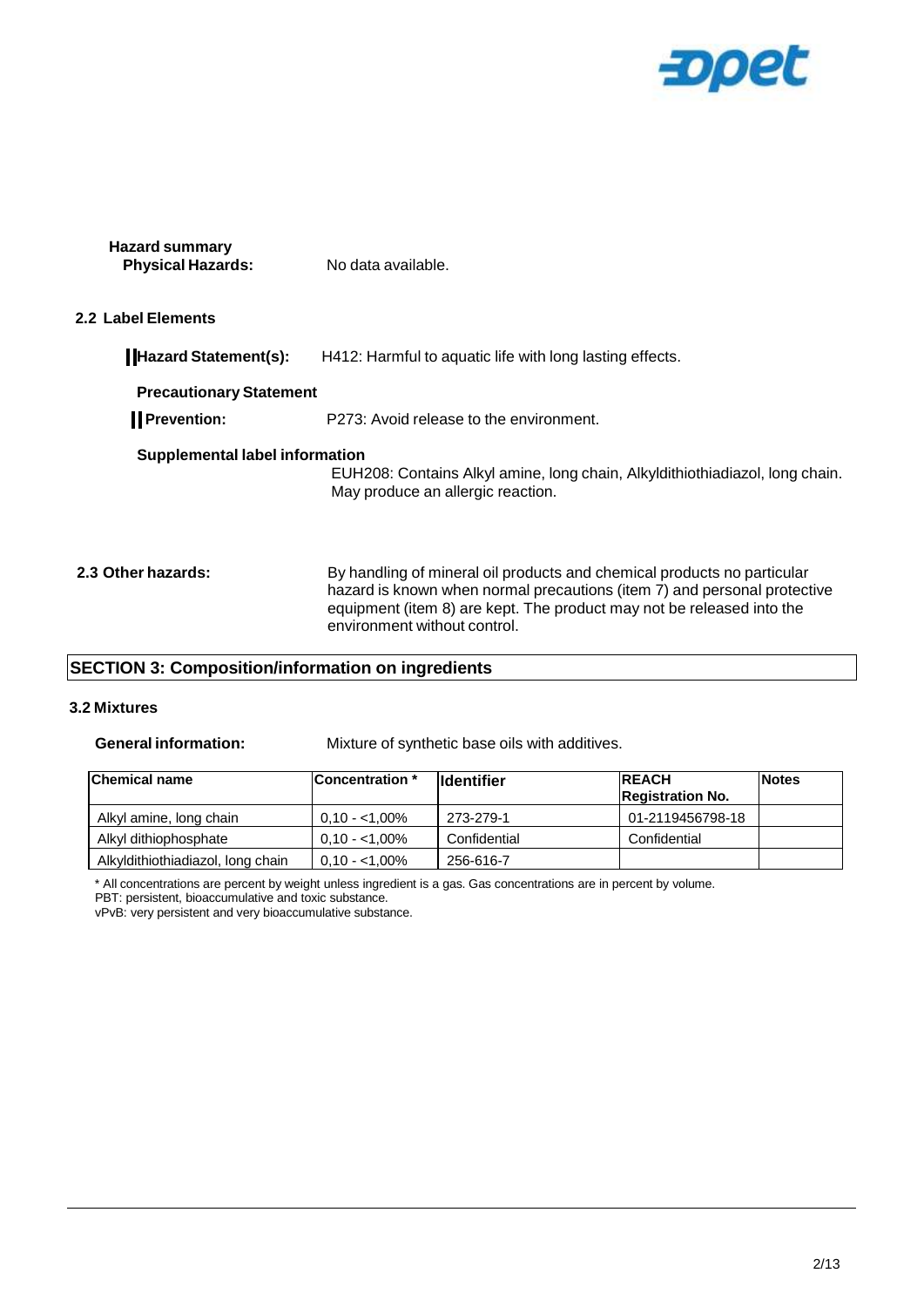

#### **Classification**

| <b>Chemical name</b>              |      | <b>Classification</b>                                                                                                                                                  |  |
|-----------------------------------|------|------------------------------------------------------------------------------------------------------------------------------------------------------------------------|--|
| Alkyl amine, long chain           | DSD: | Xn; R22 R48/20 T; R23/24 C; R34 Xi; R43 N; R50/53                                                                                                                      |  |
|                                   | CLP: | Acute Tox. 3; H311, Acute Tox. 2; H330, Skin Corr. 1B; H314, Eye Dam.<br>1;H318, Aquatic Acute 1;H400, Aquatic Chronic 1;H410, Acute Tox.<br>4;H302, Skin Sens. 1;H317 |  |
| Alkyl dithiophosphate             | DSD: | IXi: R36 N: R50/53                                                                                                                                                     |  |
|                                   | CLP: | Aquatic Acute 1; H400, Aquatic Chronic 1; H410, Eye Dam. 2; H319                                                                                                       |  |
| Alkyldithiothiadiazol, long chain | DSD: | <b>Xi: R43</b>                                                                                                                                                         |  |
|                                   | CLP: | Skin Sens. 1;H317                                                                                                                                                      |  |

DSD: Directive 67/548/EEC.

CLP: Regulation No. 1272/2008.

The full text for all R-phrases and H-statements is displayed in section 16.

| <b>SECTION 4: First aid measures</b>                                   |                                                                                                                                                               |  |
|------------------------------------------------------------------------|---------------------------------------------------------------------------------------------------------------------------------------------------------------|--|
| General:                                                               | Change clothes and shoes contaminated or soaked by the product. Never<br>put rags contaminated by the product into cloth-pockets.                             |  |
| 4.1 Description of first aid measures                                  |                                                                                                                                                               |  |
| Inhalation:                                                            | Supply fresh air; consult doctor in case of symptoms.                                                                                                         |  |
| Eye contact:                                                           | Promptly wash eyes with plenty of water while lifting the eye lids.                                                                                           |  |
| <b>Skin Contact:</b>                                                   | Wash with soap and water. The product is not skin irritating.                                                                                                 |  |
| Ingestion:                                                             | Rinse mouth thoroughly.                                                                                                                                       |  |
| 4.2 Most important symptoms<br>and effects, both acute and<br>delayed: | May cause skin and eye irritation.                                                                                                                            |  |
|                                                                        | 4.3 Indication of any immediate medical attention and special treatment needed                                                                                |  |
| Hazards:                                                               | No data available.                                                                                                                                            |  |
| Treatment:                                                             | Get medical attention if symptoms occur.                                                                                                                      |  |
| <b>SECTION 5: Firefighting measures</b>                                |                                                                                                                                                               |  |
| 5.1 Extinguishing media                                                |                                                                                                                                                               |  |
| Suitable extinguishing<br>media:                                       | CO2, fire extinguishing powder or fog like water spraying. Extinguish larger<br>fires with alcohol resistant foam or spray water with suitable tensides added |  |
| Unsuitable extinguishing<br>media:                                     | Water with a full water jet.                                                                                                                                  |  |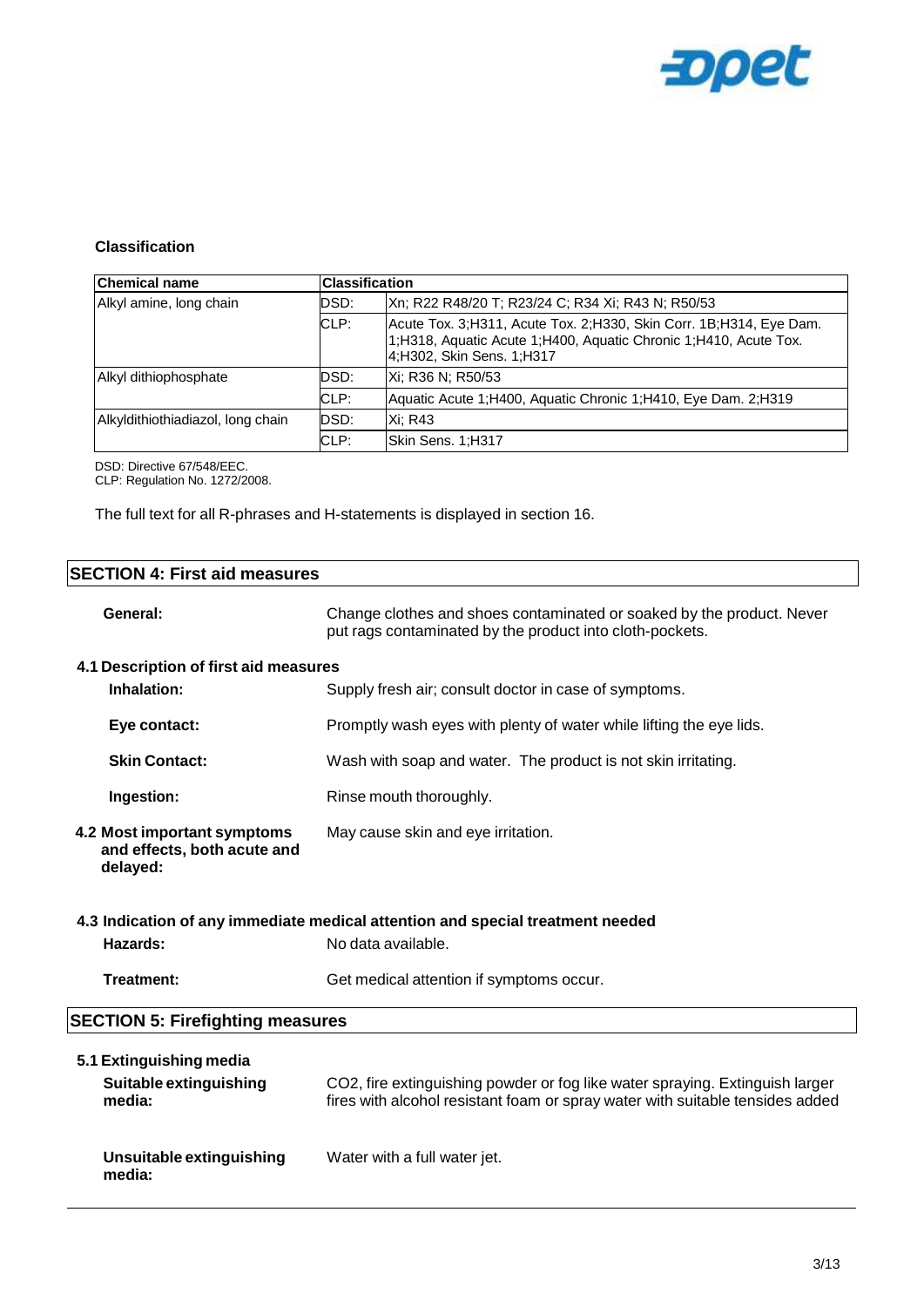

| 5.2 Special hazards arising<br>from the substance or<br>mixture:               | During fire, gases hazardous to health may be formed.                                                                                                                                                                    |
|--------------------------------------------------------------------------------|--------------------------------------------------------------------------------------------------------------------------------------------------------------------------------------------------------------------------|
| 5.3 Advice for firefighters<br><b>Special fire fighting</b><br>procedures:     | No data available.                                                                                                                                                                                                       |
| <b>Special protective</b><br>equipment for fire-fighters:                      | Self-contained breathing apparatus and full protective clothing must be<br>worn in case of fire.                                                                                                                         |
| <b>SECTION 6: Accidental release measures</b>                                  |                                                                                                                                                                                                                          |
| 6.1 Personal precautions,<br>protective equipment and<br>emergency procedures: | In case of spills, beware of slippery floors and surfaces.                                                                                                                                                               |
| <b>6.2 Environmental Precautions:</b>                                          | Avoid release to the environment. Prevent further leakage or spillage if safe<br>to do so. Prevent from spreading (e.g. by binding or oil barriers).                                                                     |
| 6.3 Methods and material for<br>containment and cleaning<br>up:                | Absorb with liquid-binding material (sand, diatomite, acidbinders, universal<br>binders, sawdust).                                                                                                                       |
| 6.4 Reference to other<br>sections:                                            | See Section 8 of the SDS for Personal Protective Equipment. See Section<br>7 for information on safe handling See Section 13 for information on<br>disposal.                                                             |
| <b>SECTION 7: Handling and storage:</b>                                        |                                                                                                                                                                                                                          |
| 7.1 Precautions for safe<br>handling:                                          | Provide adequate ventilation. Observe good industrial hygiene practices.<br>Do not eat, drink or smoke when working with the product. Take usual<br>precautions when handling mineral oil products or chemical products. |
| 7.2 Conditions for safe storage,<br>including any<br>incompatibilities:        | Local regulations concerning handling and storage of waterpolluting<br>products have to be followed. Prevent formation of aerosols. Do not heat up<br>to temperatures close to the flash point.                          |
| 7.3 Specific end use(s):                                                       | Not applicable                                                                                                                                                                                                           |

## **SECTION 8: Exposure controls/personal protection**

#### **8.1 Control Parameters**

**Occupational Exposure Limits**

None of the components have assigned exposure limits.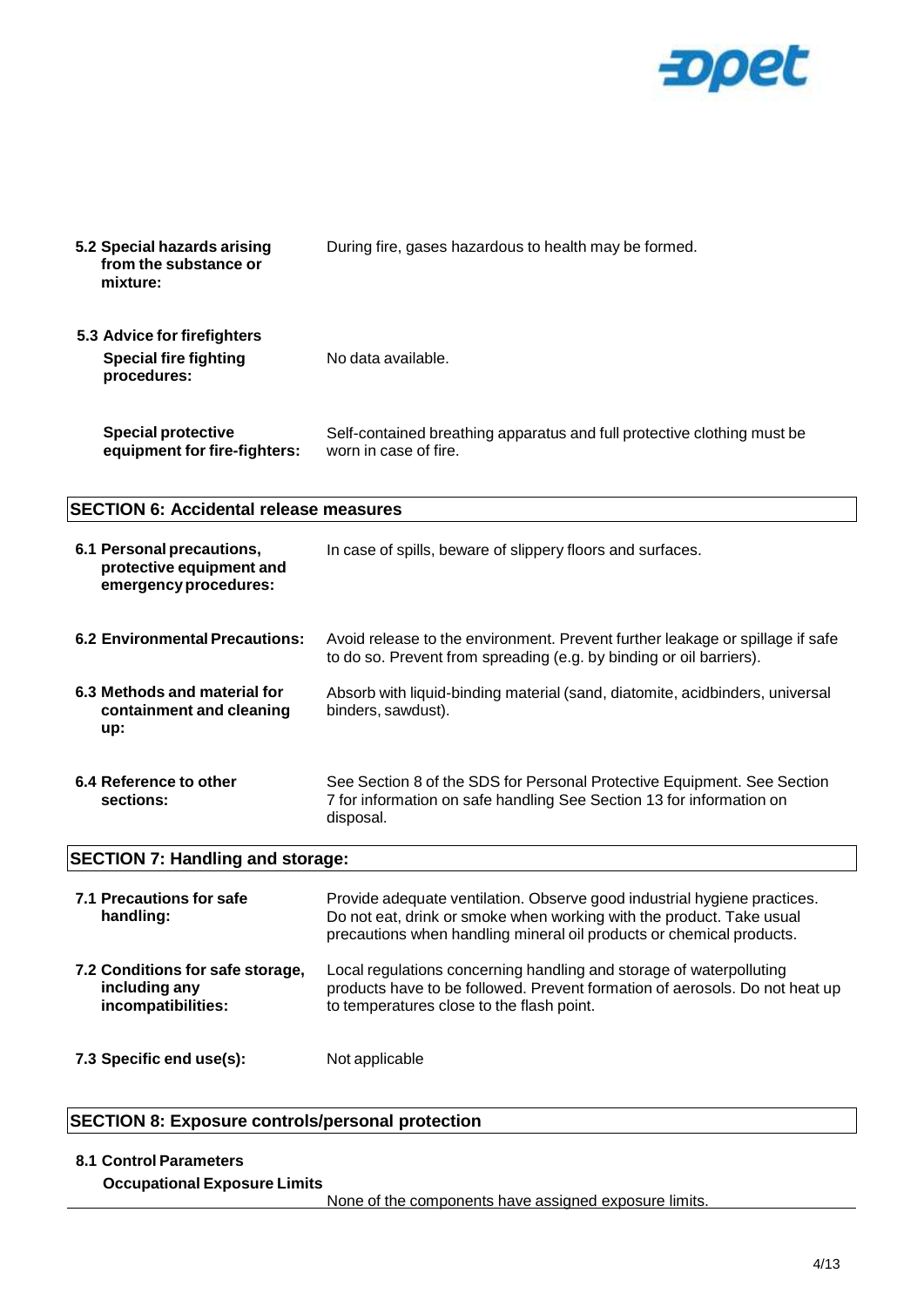

#### **8.2 Exposure controls**

**Appropriate engineering controls:**

No data available.

#### **ndividual protection measures, such as personal protective equipment**

| <b>General information:</b>                       | Wash hands before breaks and after work. Use personal protective<br>equipment as required. Personal protection equipment should be chosen<br>according to the CEN standards and in discussion with the supplier of the<br>personal protective equipment. The usual precautionary measures should<br>be adhered to inhandling the chemicals or the mineral oil products.                         |
|---------------------------------------------------|-------------------------------------------------------------------------------------------------------------------------------------------------------------------------------------------------------------------------------------------------------------------------------------------------------------------------------------------------------------------------------------------------|
| <b>Eye/face protection:</b>                       | Safety glasses (EN 166) recommended during refilling.                                                                                                                                                                                                                                                                                                                                           |
| <b>Skin protection</b><br><b>Hand Protection:</b> | Nitrile butyl rubber (NBR). Avoid long-term and repeated skin contact.<br>Suitable gloves can be recommended by the glove supplier. Use skin<br>protection cream for preventive skin protection. Protective gloves, where<br>permitted in acc. to safety directions. The exact break trough time has to be<br>found out by the manufacturer of the protective gloves and has to be<br>observed. |
| Other:                                            | Do not carry cleaning cloths impregnated with the product in trouser<br>pockets. Wear suitable protective clothing.                                                                                                                                                                                                                                                                             |
| <b>Respiratory Protection:</b>                    | In case of inadequate ventilation use suitable respirator. Seek advice from<br>local supervisor. Avoid breathing vapour/aerosol.                                                                                                                                                                                                                                                                |
| <b>Thermal hazards:</b>                           | No data available.                                                                                                                                                                                                                                                                                                                                                                              |
| <b>Hygiene measures:</b>                          | Always observe good personal hygiene measures, such as washing after<br>handling the material and before eating, drinking, and/or smoking. Routinely<br>wash work clothing to remove contaminants. Discard contaminated<br>footwear that cannot be cleaned.                                                                                                                                     |
| <b>Environmental Controls:</b>                    | No data available.                                                                                                                                                                                                                                                                                                                                                                              |

## **SECTION 9: Physical and chemical properties**

#### **9.1 Information on basic physical and chemical properties**

| Appearance                 |                    |      |
|----------------------------|--------------------|------|
| <b>Physical State:</b>     | Liquid             |      |
| Form:                      | Liquid             |      |
| Color:                     | Yellow             |      |
| Odor:                      | Characteristic     |      |
| <b>Odor Threshold:</b>     | No data available. |      |
| pH:                        | Not applicable     |      |
| <b>Freezing point:</b>     | No data available. |      |
| <b>Boiling Point:</b>      | No data available. |      |
| <b>Flash Point:</b>        | 223 °C             |      |
| <b>Evaporation Rate:</b>   | No data available. |      |
| Flammability (solid, gas): | No data available. |      |
|                            |                    | 5/12 |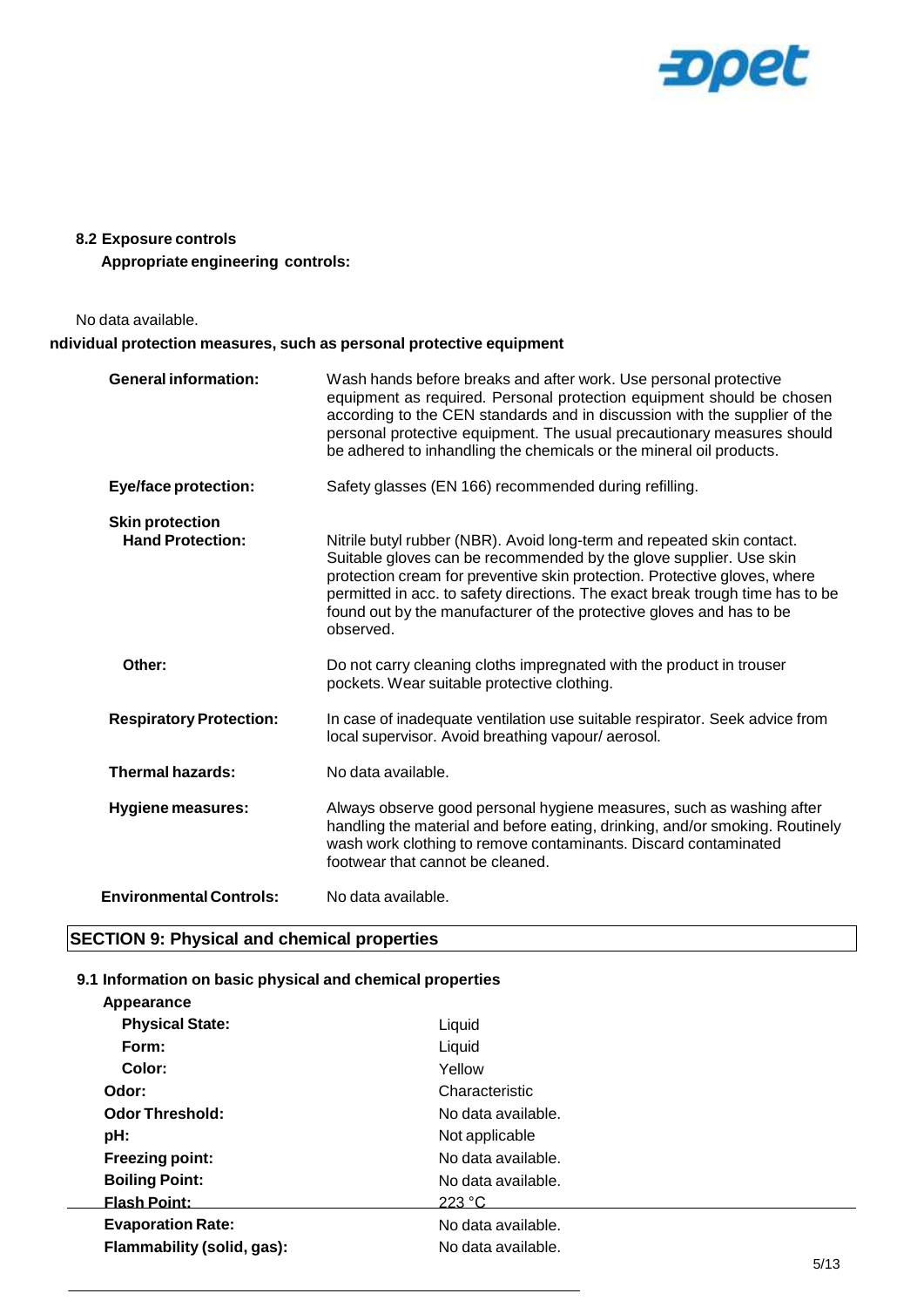

| Flammability Limit - Upper (%)-:         | No data available.                 |
|------------------------------------------|------------------------------------|
| Flammability Limit - Lower (%)-:         | No data available.                 |
| Vapor pressure:                          | No data available.                 |
| Vapor density (air=1):                   | No data available.                 |
| Density:                                 | 0,84 g/ml (15,00 °C) (DIN 51757)   |
| Solubility(ies)                          |                                    |
| <b>Solubility in Water:</b>              | Insoluble in water                 |
| Solubility (other):                      | No data available.                 |
| Partition coefficient (n-octanol/water): | No data available.                 |
| <b>Autoignition Temperature:</b>         | No data available.                 |
| <b>Decomposition Temperature:</b>        | No data available.                 |
| Kinematic viscosity:                     | 96,5 mm2/s (40,00 °C, DIN 51562-1) |
| <b>Explosive properties:</b>             | No data available.                 |
| <b>Oxidizing properties:</b>             | No data available.                 |
| 9.2 Other information                    | No data available.                 |
|                                          |                                    |

## **SECTION 10: Stability and reactivity**

| <b>10.1 Reactivity:</b>                            | Stable under normal temperature conditions and recommended use.                                    |
|----------------------------------------------------|----------------------------------------------------------------------------------------------------|
| <b>10.2 Chemical Stability:</b>                    | No data available.                                                                                 |
| 10.3 Possibility of Hazardous<br><b>Reactions:</b> | None under normal conditions.                                                                      |
| 10.4 Conditions to Avoid:                          | Avoid heat or contamination.                                                                       |
| <b>10.5 Incompatible Materials:</b>                | Strong oxidizing substances. Strong acids. Strong bases.                                           |
| 10.6 Hazardous Decomposition<br><b>Products:</b>   | Thermal decomposition or combustion may liberate carbon oxides and<br>other toxic gases or vapors. |

## **SECTION 11: Toxicological information**

#### **11.1 Information on toxicological effects**

**Acute Toxicity**

| Oral                        |                         |
|-----------------------------|-------------------------|
| <b>Product:</b>             | ATEmix: 45.226,13 mg/kg |
| Specified substance(s)      |                         |
| Alkyl amine, long chain     | LD 50 (Rat): 450 mg/kg  |
| Alkyl dithiophosphate       | No data available.      |
| Alkyldithiothiadiazol, long | No data available.      |
| chain                       |                         |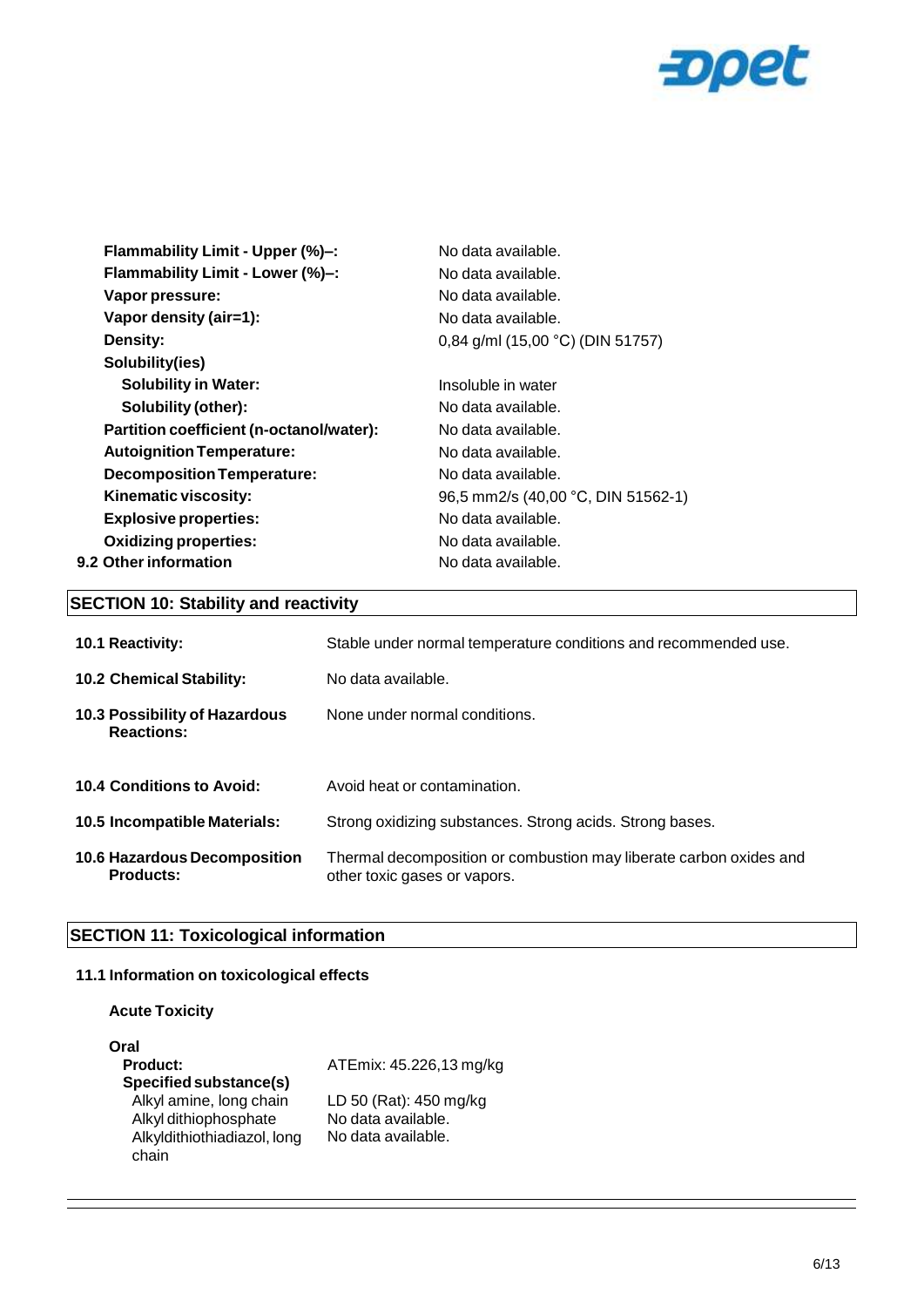

| <b>Dermal</b><br><b>Product:</b>                                                                                          | ATEmix: 25.226,13 mg/kg                                                                               |
|---------------------------------------------------------------------------------------------------------------------------|-------------------------------------------------------------------------------------------------------|
| Specified substance(s)<br>Alkyl amine, long chain<br>Alkyl dithiophosphate<br>Alkyldithiothiadiazol, long<br>chain        | LD 50 (Rabbit): $<$ 2.000 mg/kg<br>LD 50 (Rat): 251 mg/kg<br>No data available.<br>No data available. |
| <b>Inhalation</b><br><b>Product:</b>                                                                                      | Not classified for acute toxicity based on available data.                                            |
| Specified substance(s)<br>Alkyl amine, long chain<br>Alkyl dithiophosphate<br>Alkyldithiothiadiazol, long<br>chain        | LC 50 (Rat, 4 h): $> 1.1$ mg/l<br>No data available.<br>No data available.                            |
| <b>Repeated Dose Toxicity</b><br>Product:                                                                                 | No data available.                                                                                    |
| Specified substance(s)<br>Alkyl amine, long chain<br>Alkyl dithiophosphate<br>Alkyldithiothiadiazol, long<br>chain        | No data available.<br>No data available.<br>No data available.                                        |
| <b>Skin Corrosion/Irritation:</b><br>Product:                                                                             | No data available.                                                                                    |
| Specified substance(s)<br>Alkyl amine, long chain<br>Alkyl dithiophosphate<br>Alkyldithiothiadiazol, long<br>chain        | No data available.<br>No data available.<br>No data available.                                        |
| <b>Serious Eye Damage/Eye Irritation:</b><br>Product:                                                                     | No data available.                                                                                    |
| <b>Specified substance(s)</b><br>Alkyl amine, long chain<br>Alkyl dithiophosphate<br>Alkyldithiothiadiazol, long<br>chain | No data available.<br>No data available.<br>No data available.                                        |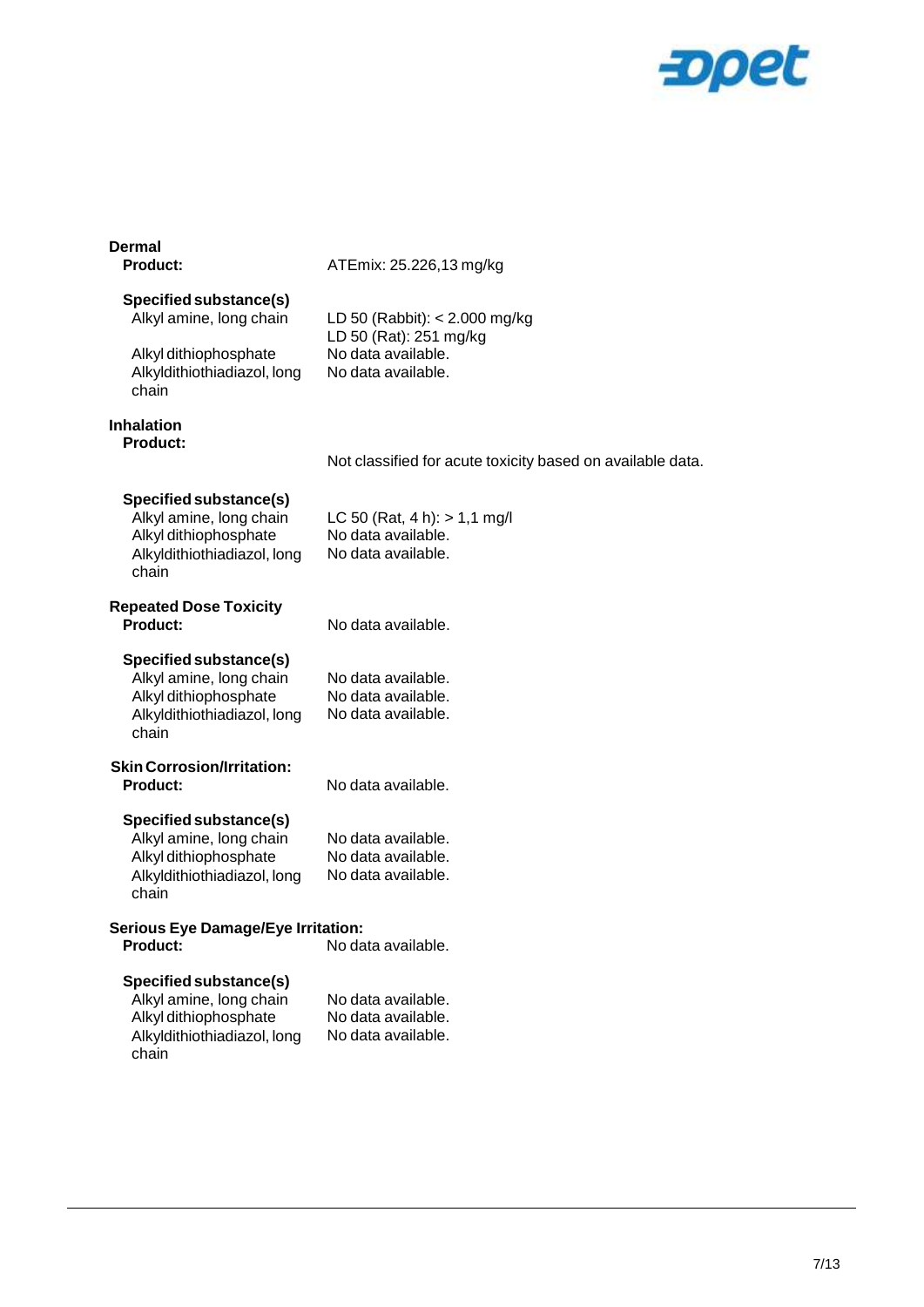

| <b>Respiratory or Skin Sensitization:</b>                                                                                 |                                                                |
|---------------------------------------------------------------------------------------------------------------------------|----------------------------------------------------------------|
| Product:                                                                                                                  | No data available.                                             |
| Specified substance(s)<br>Alkyl amine, long chain<br>Alkyl dithiophosphate<br>Alkyldithiothiadiazol, long<br>chain        | No data available.<br>No data available.<br>No data available. |
| <b>Germ Cell Mutagenicity</b>                                                                                             |                                                                |
| In vitro<br><b>Product:</b>                                                                                               | No data available.                                             |
| Specified substance(s)<br>Alkyl amine, long chain<br>Alkyl dithiophosphate<br>Alkyldithiothiadiazol, long<br>chain        | No data available.<br>No data available.<br>No data available. |
| In vivo<br>Product:                                                                                                       | No data available.                                             |
| <b>Specified substance(s)</b><br>Alkyl amine, long chain<br>Alkyl dithiophosphate<br>Alkyldithiothiadiazol, long<br>chain | No data available.<br>No data available.<br>No data available. |
| Carcinogenicity<br>Product:                                                                                               | No data available.                                             |
| Specified substance(s)<br>Alkyl amine, long chain<br>Alkyl dithiophosphate<br>Alkyldithiothiadiazol, long<br>chain        | No data available.<br>No data available.<br>No data available. |
| <b>Reproductive Toxicity</b><br><b>Product:</b>                                                                           | No data available.                                             |
| <b>Specified substance(s)</b><br>Alkyl amine, long chain<br>Alkyl dithiophosphate<br>Alkyldithiothiadiazol, long<br>chain | No data available.<br>No data available.<br>No data available. |
| <b>Specific Target Organ Toxicity - Single Exposure</b><br>Product:                                                       | No data available.                                             |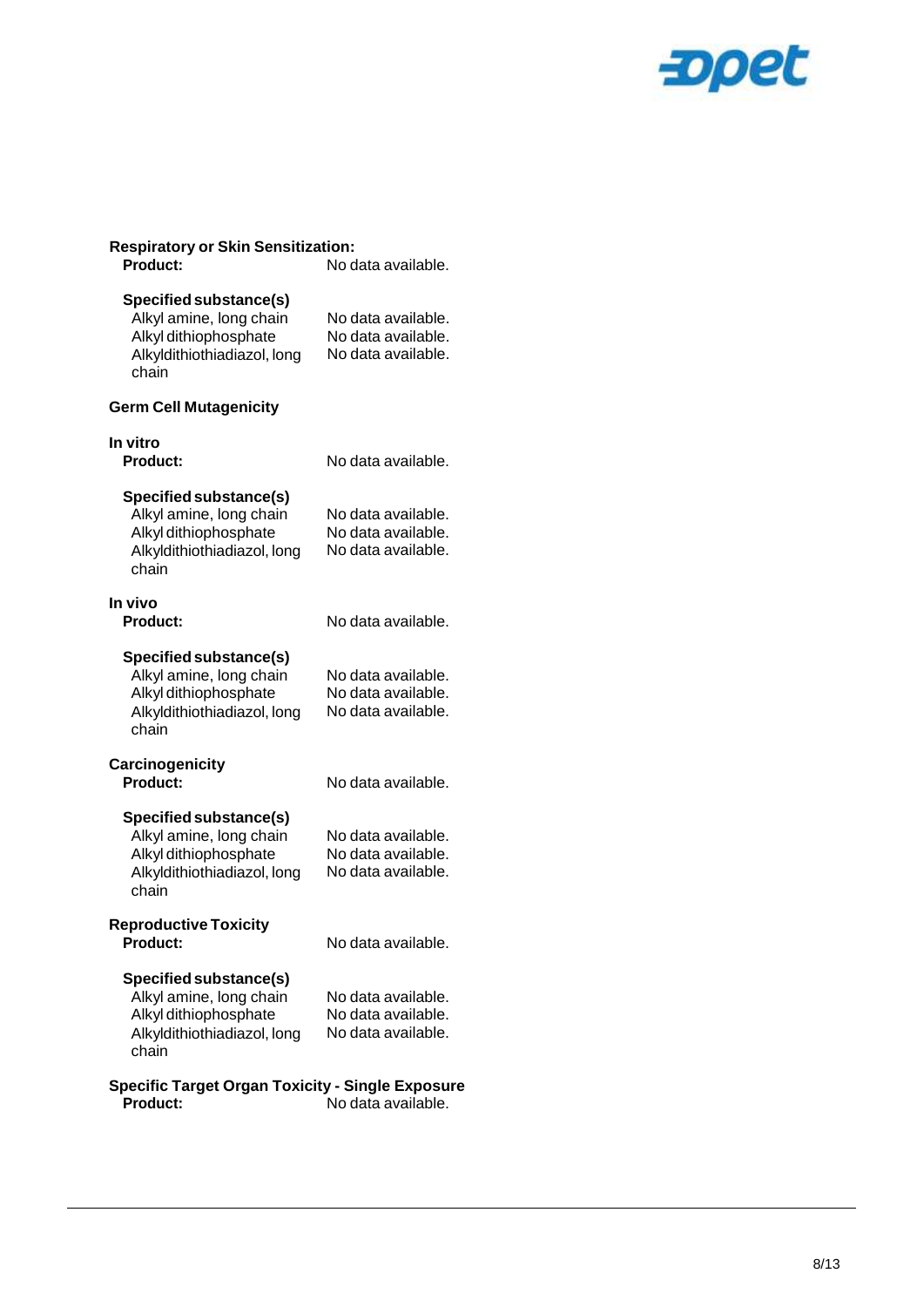

| Specified substance(s)<br>Alkyl amine, long chain<br>Alkyl dithiophosphate<br>Alkyldithiothiadiazol, long<br>chain | No data available.<br>No data available.<br>No data available. |
|--------------------------------------------------------------------------------------------------------------------|----------------------------------------------------------------|
| <b>Specific Target Organ Toxicity - Repeated Exposure</b><br>Product:                                              | No data available.                                             |
| Specified substance(s)<br>Alkyl amine, long chain<br>Alkyl dithiophosphate<br>Alkyldithiothiadiazol, long<br>chain | No data available.<br>No data available.<br>No data available. |
| <b>Aspiration Hazard</b><br>Product:                                                                               | No data available.                                             |
| Specified substance(s)<br>Alkyl amine, long chain<br>Alkyl dithiophosphate<br>Alkyldithiothiadiazol, long<br>chain | No data available.<br>No data available.<br>No data available. |
| <b>Other Adverse Effects:</b>                                                                                      | No data available.                                             |

# **SECTION 12: Ecological information**

## **12.1 Toxicity**

**Acute toxicity**

| No data available.                                                        |
|---------------------------------------------------------------------------|
| LC 50 (Fish, 96 h): 0,11 mg/l<br>No data available.<br>No data available. |
| No data available.                                                        |
| No data available.<br>No data available.<br>No data available.            |
|                                                                           |
|                                                                           |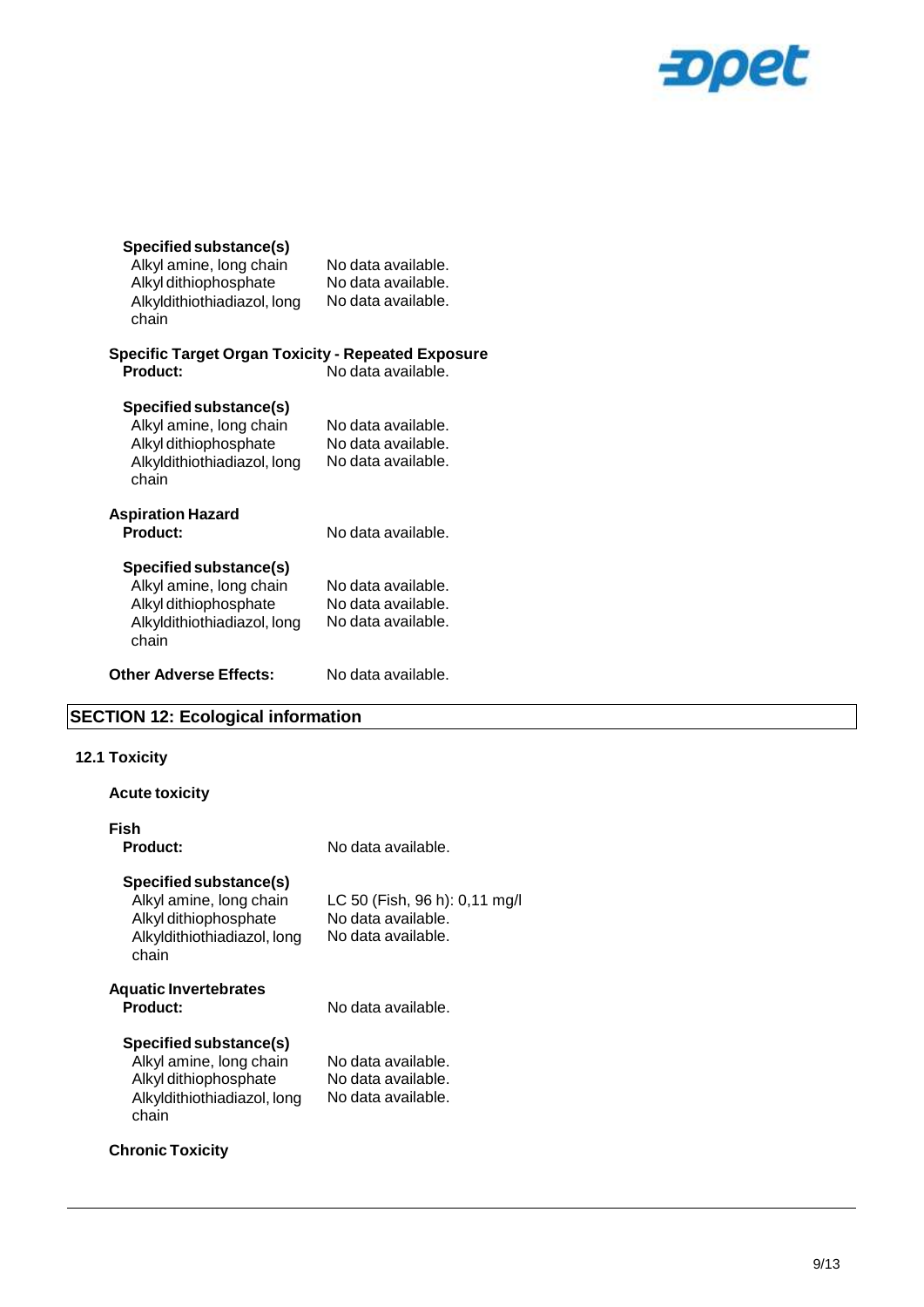

| Fish                                  |                    |
|---------------------------------------|--------------------|
| <b>Product:</b>                       | No data available. |
| <b>Specified substance(s)</b>         |                    |
| Alkyl amine, long chain               | No data available. |
| Alkyl dithiophosphate                 | No data available. |
| Alkyldithiothiadiazol, long<br>chain  | No data available. |
| <b>Aquatic Invertebrates</b>          |                    |
| <b>Product:</b>                       | No data available. |
| <b>Specified substance(s)</b>         |                    |
| Alkyl amine, long chain               | No data available. |
| Alkyl dithiophosphate                 | No data available. |
| Alkyldithiothiadiazol, long<br>chain  | No data available. |
| <b>Toxicity to Aquatic Plants</b>     |                    |
| Product:                              | No data available. |
| Specified substance(s)                |                    |
| Alkyl amine, long chain               | No data available. |
| Alkyl dithiophosphate                 | No data available. |
| Alkyldithiothiadiazol, long<br>chain  | No data available. |
| 12.2 Persistence and Degradability    |                    |
| <b>Biodegradation</b>                 |                    |
| <b>Product:</b>                       | No data available. |
| Specified substance(s)                |                    |
| Alkyl amine, long chain               | No data available. |
| Alkyl dithiophosphate                 | No data available. |
| Alkyldithiothiadiazol, long<br>chain  | No data available. |
| <b>12.3 Bioaccumulative Potential</b> |                    |
| Product:                              | No data available. |
| Specified substance(s)                |                    |
| Alkyl amine, long chain               | No data available. |
| Alkyl dithiophosphate                 | No data available. |
| Alkyldithiothiadiazol, long<br>chain  | No data available. |
| 12.4 Mobility in Soil:                | No data available. |
|                                       |                    |

## **Known or predicted distribution to environmental compartments**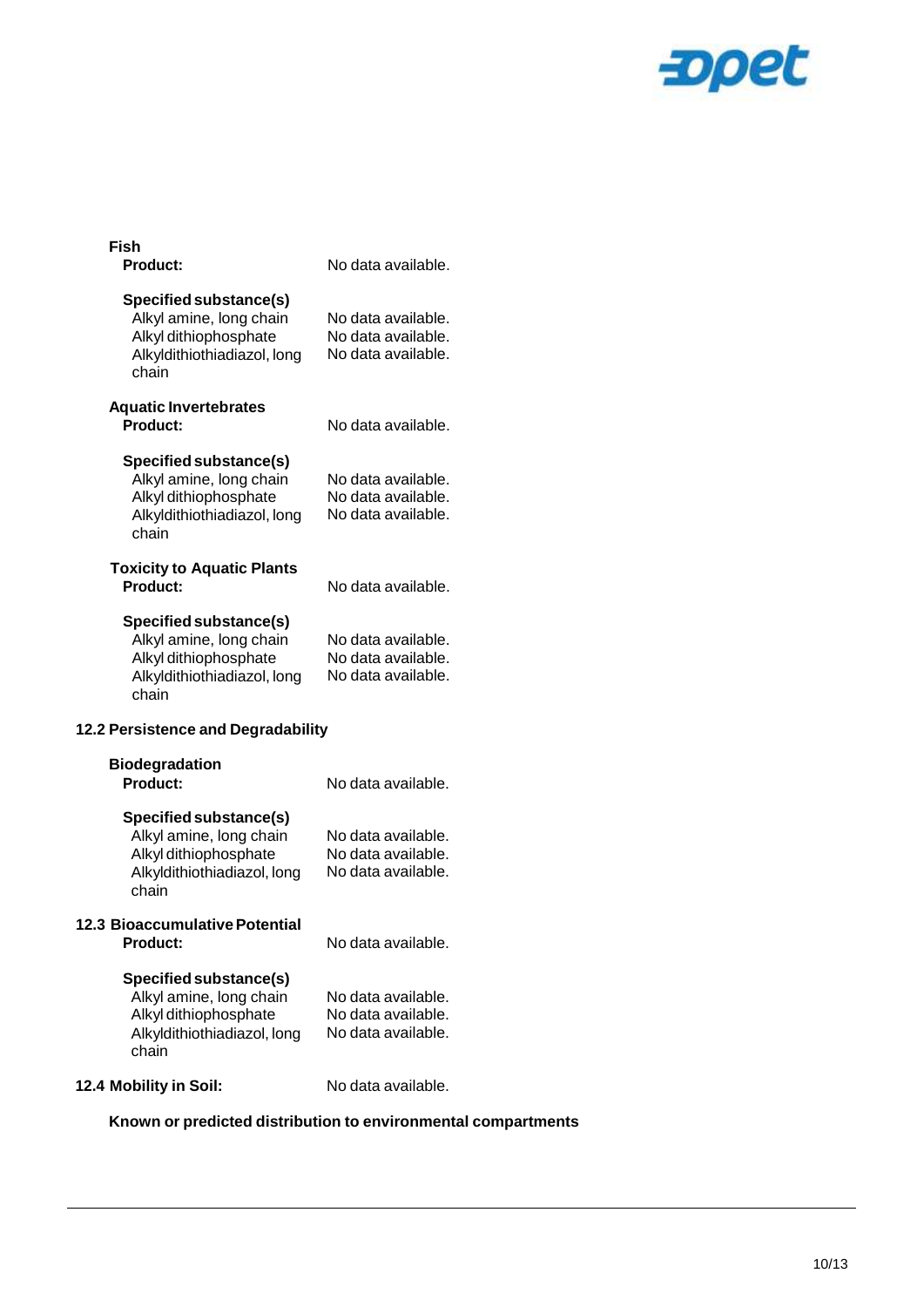

| <b>SECTION 13: Disposal considerations</b>                                               |                                                                |  |
|------------------------------------------------------------------------------------------|----------------------------------------------------------------|--|
| 12.6 Other Adverse Effects:                                                              | Harmful to aquatic life with long lasting effects.             |  |
| Alkyl amine, long chain<br>Alkyl dithiophosphate<br>Alkyldithiothiadiazol, long<br>chain | No data available.<br>No data available.<br>No data available. |  |
| 12.5 Results of PBT and vPvB<br>assessment:                                              | No data available.                                             |  |
| Alkyl amine, long chain<br>Alkyl dithiophosphate<br>Alkyldithiothiadiazol, long<br>chain | No data available.<br>No data available.<br>No data available. |  |

#### **13.1 Waste treatment methods**

| <b>General information:</b>  | Dispose in accordance with all applicable regulations.                                 |
|------------------------------|----------------------------------------------------------------------------------------|
| Disposal methods:            | Discharge, treatment, or disposal may be subject to national, state, or local<br>laws. |
| <b>European Waste Codes:</b> | 13 02 06*: synthetic engine, gear and lubricating oils                                 |

#### **SECTION 14: Transport information**

#### **ADR/RID**

Non-dangerous goods

#### **ADN**

Non-dangerous goods

#### **IMDG**

Non-dangerous goods

### **IATA**

Non-dangerous goods

**14.7 Transport in bulk according to Annex II of MARPOL73/78 and the IBC Code**: Not applicable.

#### **SECTION 15: Regulatory information**

#### **15.1 Safety, health and environmental regulations/legislation specific for the substance or mixture:**

#### **EU Regulations**

**Regulation (EC) No. 2037/2000 Substances that deplete the ozone layer:** None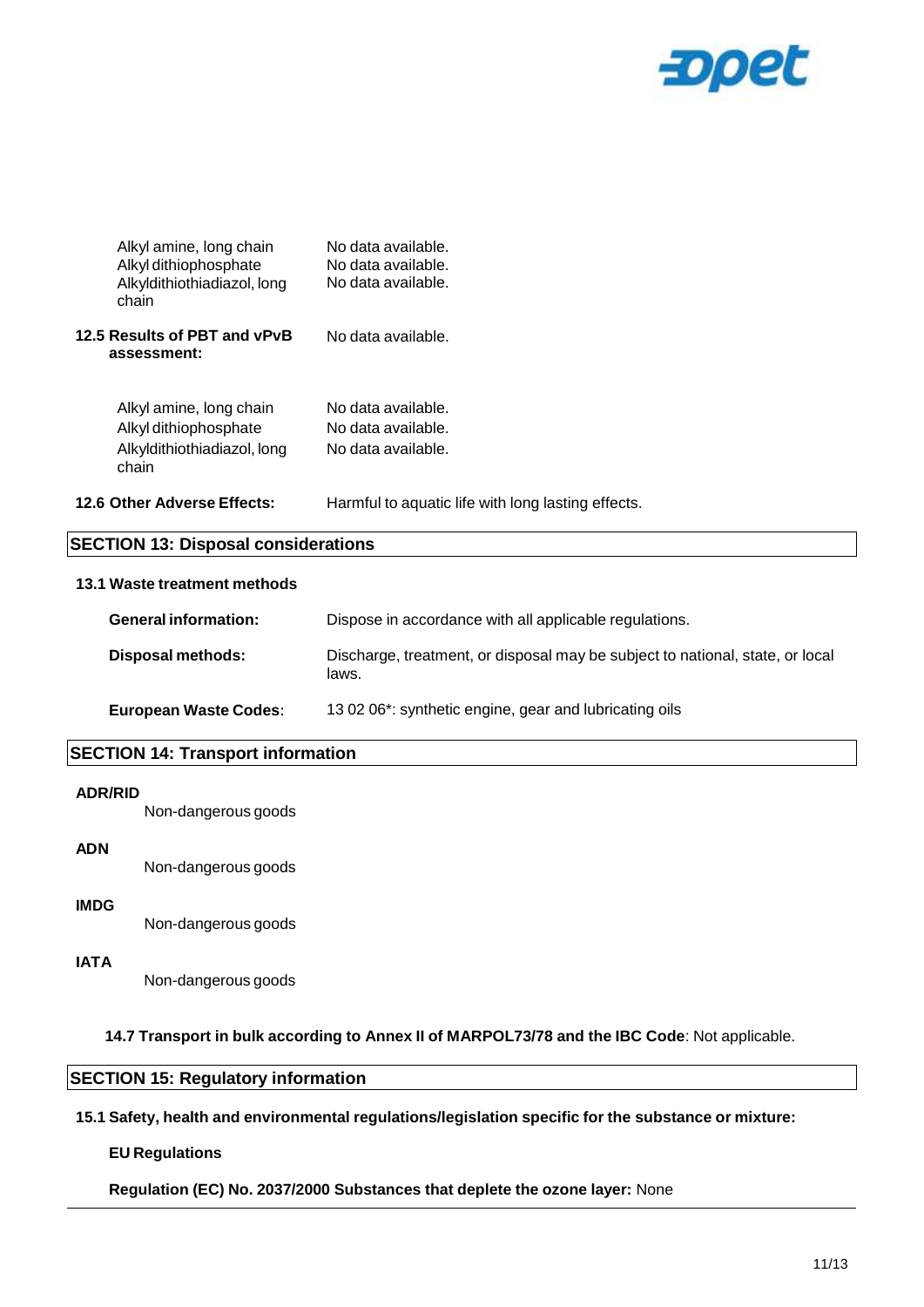

#### **Regulation (EC) No. 850/2004 on persistent organic pollutants:** None

#### **15.2 Chemical safety assessment:**

No Chemical Safety Assessment has been carried out

#### **SECTION 16: Other information**

**Revision Information:** Vertical lines in the margin indicate an amendment.

**Training information:** Follow training instructions when handling this material.

#### **Wording of the R-phrases and H-statements in section 2 and 3**

|                   | יש פו מוס וג פוויסטס מווט וו סמסטווטוונט ווו טסטמוטוו ב מווט ט |
|-------------------|----------------------------------------------------------------|
| H302              | Harmful if swallowed.                                          |
| H <sub>3</sub> 11 | Toxic in contact with skin.                                    |
| H314              | Causes severe skin burns and eye damage.                       |
| H317              | May cause an allergic skin reaction.                           |
| H318              | Causes serious eye damage.                                     |
| H319              | Causes serious eye irritation.                                 |
| H330              | Fatal if inhaled.                                              |
| H400              | Very toxic to aquatic life.                                    |
| H410              | Very toxic to aquatic life with long lasting effects.          |
| H412              | Harmful to aquatic life with long lasting effects.             |
|                   |                                                                |
|                   |                                                                |
|                   |                                                                |

| Other information: | The classification is in line with current EC lists. It is expanded, however, by<br>information from technical literature and by information furnished by supplier<br>companies. The classification results from the Conventional Method<br>mentioned in regulation EU 1272/2008 (CLP). |
|--------------------|-----------------------------------------------------------------------------------------------------------------------------------------------------------------------------------------------------------------------------------------------------------------------------------------|
|                    |                                                                                                                                                                                                                                                                                         |

**Issued/Translated by:** AYŞEGÜL SÜER R&D MSc.Chemical Engineer NBC Certified SDS Author (Certificate No: 01.42.05) Opet Fuchs Madeni Yağ San. Tic. A.Ş. AOSB Mustafa Kemal Bulvarı. No:12 35620 Çiğli/İZMİR E-mail: [Aysegul.SUER@opetfuchs.com.tr](mailto:Aysegul.SUER@opetfuchs.com.tr)